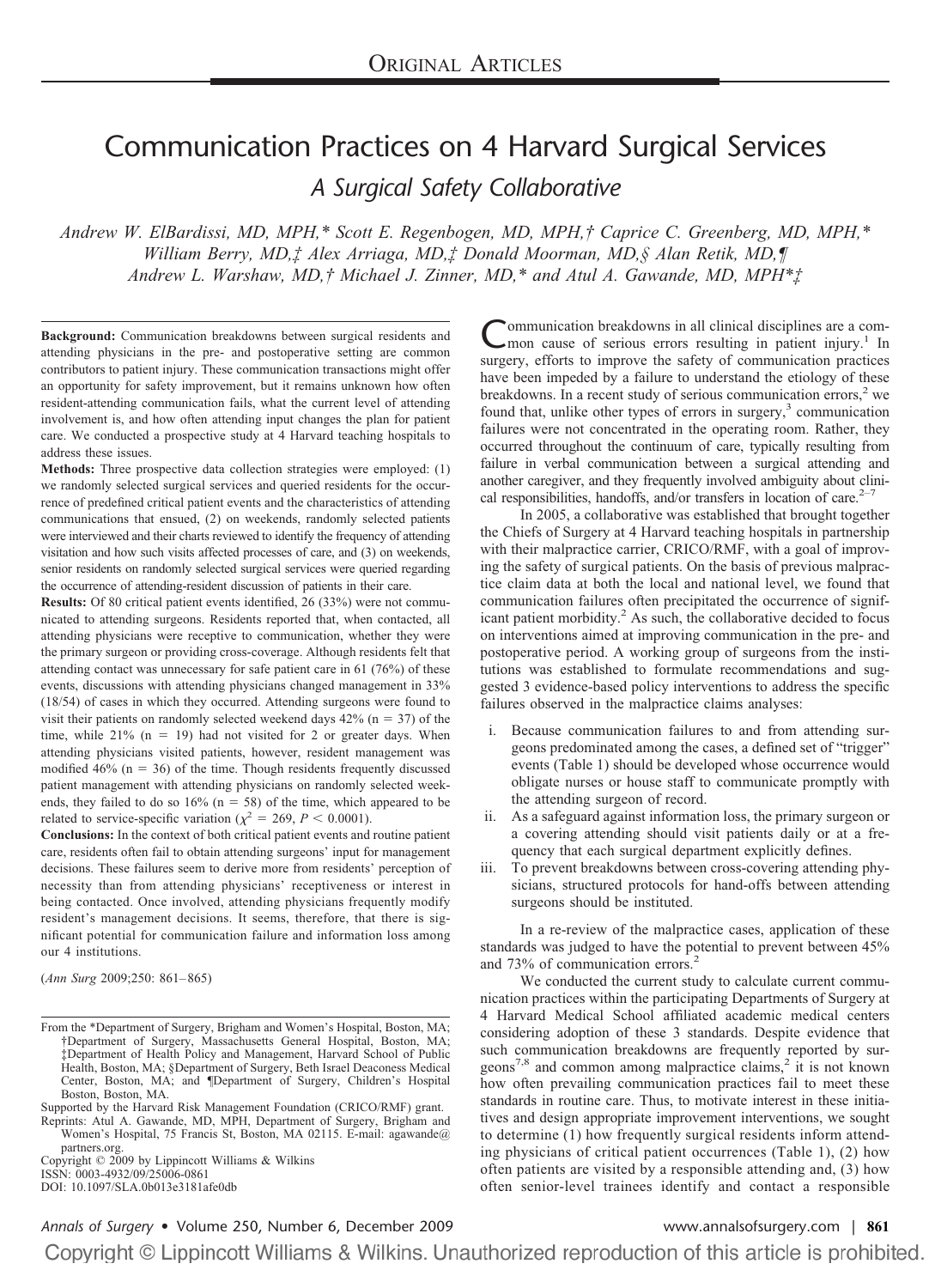#### **TABLE 1.** Description of Critical Patient Events

#### **Critical Patient Events**

Admission to the hospital

Transfer into the ICU

Unplanned intubation or ventilatory support

- Cardiac arrest, new arrhythmia, hemodynamic instability (tachycardia + hypotension), or CODE
- Development of significant neurological changes (CVA/seizure/new onset paralysis)
- Development of major wound complications (dehiscence or evisceration) Medication or treatment errors requiring clinical intervention (invasive

procedure(s), increased monitoring, new medications except Narcan)

- New blood transfusion without prior attending knowledge or instruction (before or after operation)
- Development of any clinical problem requiring an invasive procedure or operation for treatment

attending surgeon for supervision of routine patient management on weekends.

#### **METHODS**

Four Harvard Medical School affiliated academic medical centers participated in this quality improvement initiative. All patients admitted to a surgical service within the purview of the Chairmen of the Departments of Surgery (including patients in General, Cardiac, Thoracic, Vascular, Transplant, Burn, Plastics, Surgical Oncology, Pediatrics, Trauma, Acute Care Surgery, Urology, Orthopedics, and/or Otolaryngology, depending on the institution) were eligible for inclusion. A working group composed of surgeons appointed by each institution developed and ratified the 3 standards, which were then approved by the Chairmen. A single investigator (A.W.E.) identified and collected data at all 4 institutions. The protocol was reviewed by the Human Subjects Committee of the Harvard School of Public Health, which determined that it did not meet the threshold definition of research involving human subjects.

#### **Communication of Critical Patient Events**

On unannounced nights, we randomly ordered the surgical services and care units, and identified critical patient events (Table 1) for analysis in 3 ways: (i) survey of evening surgical unit charge nurses at the end of their shifts; (ii) contact of on-call surgical residents on the morning following a night shift; and (iii) attendance at morning rounds, noting any of the predefined critical patient events that occurred the previous night.

After initial identification of an event, the research fellow contacted the first-call resident responsible for the patient at the time of the event and solicited information about the communication characteristics that occurred. These characteristics included whether attending contact occurred, the timing of attending contact with respect to resident evaluation of the patient, and whether the resident felt attending contact was necessary in that specific instance. In the event that an attending was contacted, information was gathered regarding whether the attending felt contact was appropriate, and whether attending contact resulted in a change in patient management. If the resident who initiated patient care transferred responsibility to a more senior resident, the senior resident was contacted and questioned regarding characteristics of attending contact. In some instances, the chain of communication required contact of multiple residents/fellows before the final end point of communication was identified. We limited accrual to 20 events per institution.

#### **Frequency of Patient Visits by an Attending**

The investigator randomly chose surgical wards on unannounced weekends. Audits were performed in the late evening (after 8 PM) to maximize the likelihood that an attending visit on the day of audit would be captured. Charts for all surgical patients in the selected wards were reviewed for the last documented visit by an attending surgeon. Through chart review, the date of the most recent attending surgeon's note was recorded as: the day of audit, the previous calendar day, or 2 or greater calendar days. Patients who did not have a note on the day of the audit were interviewed about the date and time of the last attending surgeon visit. If there was a discrepancy between the chart review and patient interview, the most recent visit date was used for coding purposes.

For the most recent visit noted, the investigator also evaluated both chart notes and electronic order entry records to evaluate whether the attending surgeon altered elements of the management plan stated in the corresponding resident's note from the same calendar day. Approximately, 20 randomly selected surgical patients per institution were reviewed for this objective.

#### **Attending-Resident Discussion of Patient Management**

All surgical services at each institution were randomly ordered to produce the sequence in which services would be reviewed. On unannounced weekends, the investigator contacted the most senior trainee responsible for patients on the surgical service. For each patient admitted to that service, information was collected regarding whether the senior resident discussed the patient's condition/management with either a primary or covering surgeon. Additional information was also obtained, such as the extent to which the senior resident felt the covering surgeon was familiar with the details of the patient. Information for approximately 100 patients per institution was gathered.

#### **Statistical Analysis**

Our analyses were primarily descriptive. We compared frequencies of categorical variables using  $\chi^2$  tests. Data were analyzed using SAS version 9.1 and JMP 8.0 (SAS Institute, Cary, NC).

#### **RESULTS**

### **Communication of Critical Patient Events (Triggers)**

Characteristics of communications following critical patient events are shown in Table 2. In one-third of these incidents, residents made no immediate attempt to contact an attending. In all situations when attending physicians were contacted, however, res-

| TABLE 2. Results of Resident-Reported Characteristics of |
|----------------------------------------------------------|
| Attending Contact for Critical Patient Events            |

| Criteria                                                     | <b>Totals</b> |
|--------------------------------------------------------------|---------------|
| No attempt made to contact attending, $n$ (%)                | 26/80 (33%)   |
| Did not feel urgent attending contact was necessary, $n$ (%) | 49/80 (61%)   |
| Did not feel attending was required for management, $n$ (%)  | 61/80(76%)    |
| Time to attending contact, median min (IOR)                  | 30(14, 60)    |
| Took longer than 60 min to reach attending, $n$ (%)          | 10/54(19%)    |
| Management changed after attending reached, n (%)            | 18/54(33%)    |
| Attending receptive to contact, $n$ (%)                      | 54/54 (100%)  |
| Patients with cross-covering attending                       | 29/54 (54%)   |
| Attending seemed aware of coverage                           | 29/29 (100%)  |
| Attending willing to provide coverage.                       | 29/29 (100%)  |
| Attending aware of relevant patient history                  | 28/29 (97%)   |

**862** | [www.annalsofsurgery.com](http://www.annalsofsurgery.com) *© 2009 Lippincott Williams & Wilkins*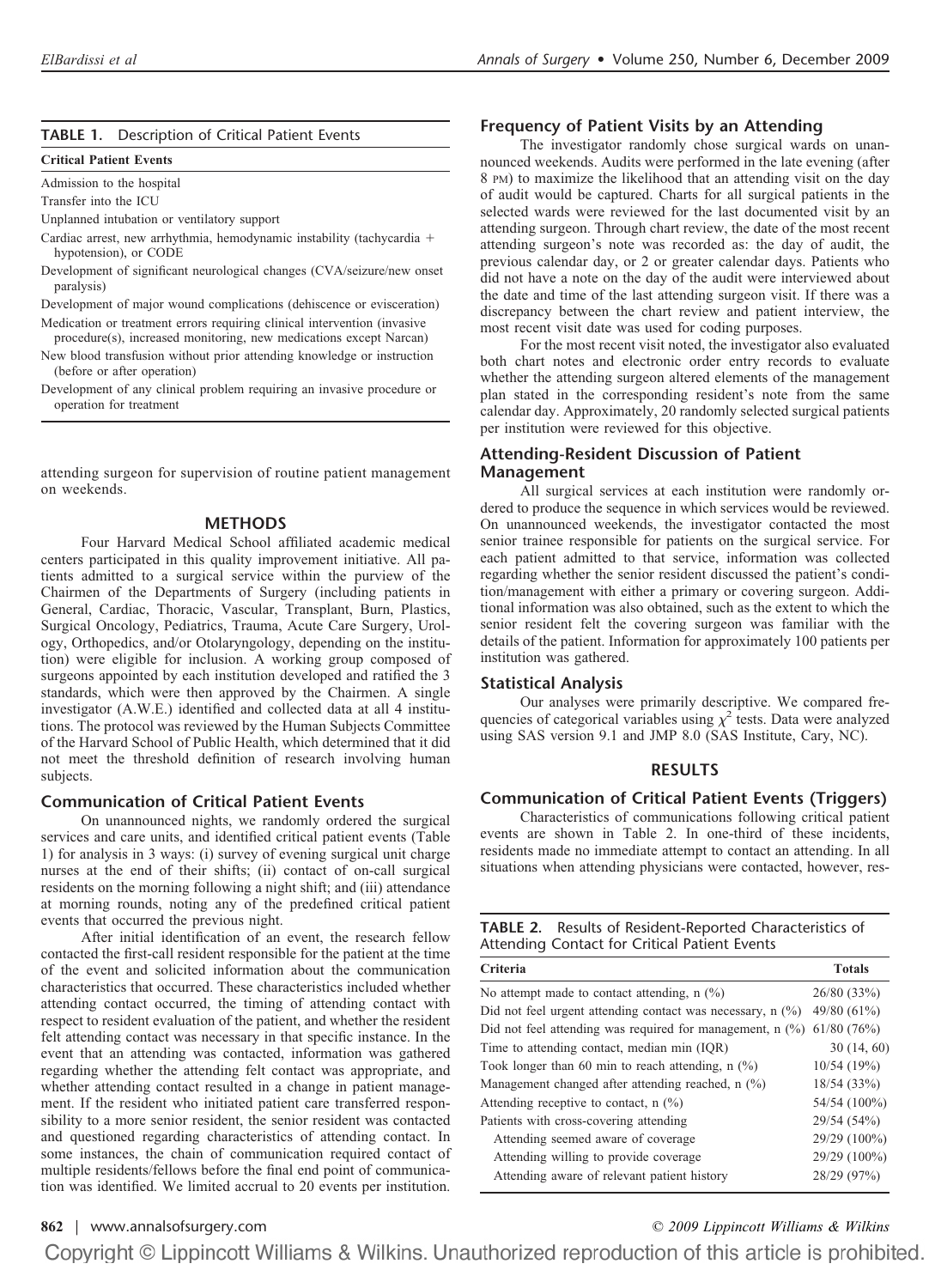idents uniformly reported attending physicians as being receptive to contact, with no difficulty identifying or contacting the appropriate attending. Furthermore, attending contact was typically prompt, with 4 of 5 residents contacting the responsible attending within 60 minutes. In the majority (76%) of critical events identified, residents did not feel attending contact was necessary for patient management. Yet, once attending physicians were contacted, they altered patient management in 33% of cases. There was no effort to detect the impact of changes made by the attending physicians, however, in most cases these changes deviated significantly from the resident plan (ie, pulmonary embolism computed tomography for a patient requiring immediate intubation, urgent consult for a patient with hemodynamic instability, etc).

The types of critical patient events identified in this study and the likelihood of attending contact are shown in Figure 1. There was significant variation in the frequency of attending contact by type of critical patient event ( $\chi^2$  = 29.04, *P* = 0.0003). Residents managing patients who experienced new arrhythmias/hemodynamic instability/CODE infrequently contacted an attending ( $\chi^2$  = 16.63; RR, 10.4; CI, 2.44, 44.02;  $P < 0.0001$ ). Comparatively, residents managing patients who were newly admitted to a service ( $\chi^2 = 11.4$ ; RR, 0.23; CI, 0.08, 0.72;  $P = 0.0007$ ), or those requiring an emergent operation/invasive procedure  $(\chi^2 = 3.69, P = 0.054)$ , frequently communicated these events to an attending. There were no other significant relationships between the frequency of contact and type of critical event.

#### **Frequency of Patient Visits by an Attending**

One in 5 patients had not been seen by an attending for 2 or more calendar days with less than half of all patients being visited by an attending on the day of audit (Figure 2). On the basis of the most recent attending and corresponding resident note, approximately one-half of all patients underwent a change in management as a result of the attending visit. While no effort was made to quantify the clinical implication of these management changes, they included major interventions (ie, urgent operation, intravenous antibiotics), urgent diagnostics (ie, barium swallow, lower extremity doppler ultrasound), as well as efficiency measures, (ie, begin oral intake, change tube feed settings) and minor alterations.

#### **Attending-Resident Discussion of Patient Management**

On the day of audit, trainees discussed 84% (337 of 395) of patients with an attending. Surgical services had a median of 13 patients (interquartile range: 9, 19), 4 (interquartile range: 3, 5) primary attending physicians, and 1 (interquartile range: 1, 1) covering attending. Nearly all surgical services (92%) had at least one covering attending. There was significant variation in the frequency of attending discussion of patient management by surgical service; 72% ( $n = 26$ ) of services had all ( $n = 224$ ) patients discussed with an attending, while the remaining  $27\%$  (n = 8) of services had only  $34\%$  (n = 58) of patients discussed with an attending ( $\chi^2$  = 269, *P* < 0.0001). Residents discussed patient management with cross-covering attending physicians in 85% ( $n =$ 301) of patients compared to primary attending discussion which occurred in 70% (n = 28) of patients ( $\chi^2$  = 5.47, *P* = 0.02).

#### **DISCUSSION**

Communication breakdowns are important contributors to error in surgery. Seeking to understand our vulnerabilities, we studied 3 different practices which were found to be highly predictive of patient injury.<sup>2</sup> We found communication practices at 4 hospitals to have significant vulnerabilities that could impact patient care. Our most concerning and unexpected finding was that onethird of critical patient events were not promptly reported to an attending. As demonstrated in previous studies, there can be many explanations for the lack of attending contact, including philosophical differences in the view of patient ownership,<sup>8,9</sup> a lack of clarity regarding expectations,<sup>10</sup> or the concern of "being a bother."<sup>11</sup> Our findings suggest that residents at our institutions may not understand attending physicians' expectations. For example, despite capturing



**FIGURE 1.** Attending-resident contact by type of critical patient event.

*© 2009 Lippincott Williams & Wilkins* [www.annalsofsurgery.com](http://www.annalsofsurgery.com) | **863**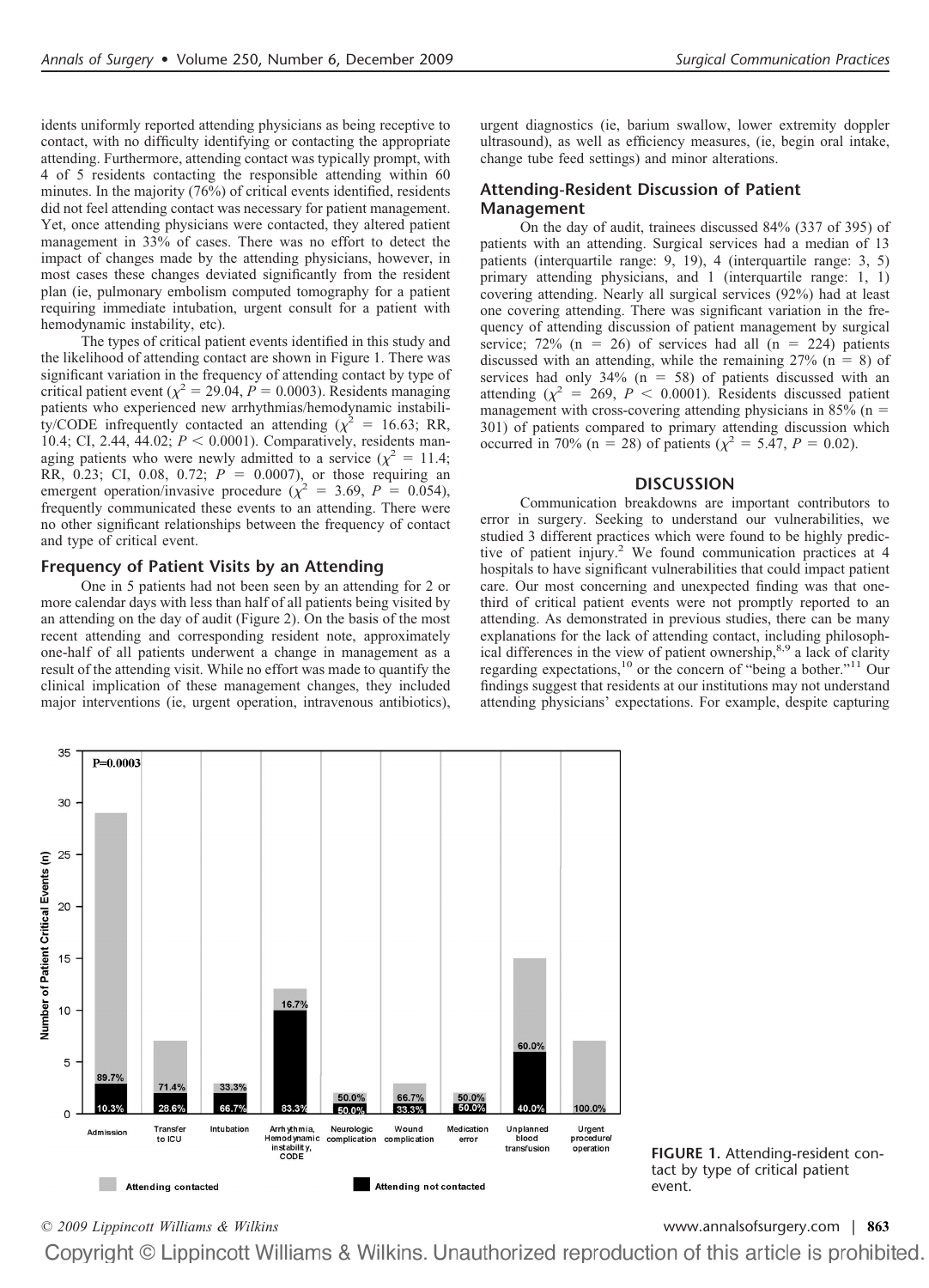

**FIGURE 2.** Distribution of patient visits by an attending.

events that occurred in the late evening or early morning, we did not find a single instance in which an attending surgeon was not receptive to contact. Instead, it appears residents felt attending contact was neither necessary to effectively manage a patient's critical condition nor required as a means to inform the responsible attending. However, in the majority of events in which attending physicians were contacted, modifications were made to resident management, suggesting that attending physicians not only desire to play an active role in the management of critical patient events, but also make important contributions to care. A natural follow-up question to this finding is whether attending alterations to resident management have an appreciable impact in clinical outcome. Although our study was not designed to capture this, we are now collecting this data with the goal of understanding this phenomenon.

A second area of concern identified in previous communication studies<sup>6</sup> is lack of attending-patient contact. There is no clear standard for how often an attending should visit his/her patients. Nonetheless, in most instances, it is reasonable to believe patients expect to be visited at least once every 2 days, if not daily. In this study, we found that approximately 20% of patients were not seen for 2 or more days. When patients were seen by an attending, changes to patient management were made in almost one-half of all cases. These changes included major interventions such as taking a patient emergently to the operating room and obtaining urgent diagnostic tests to rule out surgical complications. Unfortunately, this study was not designed to assess the impact of these management changes on patient outcome, but there was a clear range of alterations from minor to major, reinforcing the importance of attending surgeon involvement in patient care.

A third vulnerable area identified in earlier studies of communication breakdown occurs when residents fail to discuss patient management with attending physicians. There appeared to be adequate supervision with regard to attending-resident discussion of patient management; we found that 84% of patients were discussed daily suggesting adequate (but far from consistent) communication. This relatively high frequency of compliance masks a worrisome pattern of patient management that was highly service dependent, with many services having all patients discussed with an attending and some services having very few

patients discussed. These findings speak to the service-specific cultural variations which ultimately dictate communication practices. On the basis of our previous study<sup>2</sup> that demonstrated inadequate attendingattending sign-outs may lead to patient morbidity, we hypothesized that services with attending cross-coverage may contribute to a lower incidence of resident-attending discussion but instead found the opposite: residents more frequently discussed patients who were cross-covered with an attending compared to patients covered by their primary attending. Future investigation into the effectiveness of attending sign-out is necessary to understand this dynamic and its role in patient care. Although the importance of daily patient discussion between residents and attending physicians is unknown, given a 3% to 16% risk of complication with inpatient surgery, $12$  the potential for information loss is significant.

The motivation to improve quality in 3 situations (providing notification to attending physicians when critical changes in patient condition occur, preventing communication breakdowns between cross-covering attending physicians, and assuring daily patient visits by an attending) resulted from a review of malpractice closed claims that indicated these systemic breakdowns may have contributed to adverse clinical outcomes.<sup>2</sup> The findings of case review and direct observation of patient care at 4 Harvard affiliated teaching hospitals confirm that communication breakdowns identified in malpractice claims occur commonly in routine practice. Furthermore, these baseline data suggest that there is a significant need for improving communication and supervisory practices at many academic medical institutions. The Chairmen of the 4 major Harvard-affiliated Surgical Departments have approved uniform expectations for communication practices, including the following: (i) attending or responsible surgeons should be informed of a patient's condition and any significant changes (Table 1) through ongoing communication with the hospital team. The team should notify the attending surgeon or his/her designee of significant changes when they occur, regardless of the time of day or day of the week, (ii) attending surgeons will communicate daily with residents/fellows regarding patient management, and (iii) patients admitted to a surgical service will in general be seen by an attending surgeon or his/her designee daily, or at an interval determined by each respective Department

#### **864** | [www.annalsofsurgery.com](http://www.annalsofsurgery.com) *© 2009 Lippincott Williams & Wilkins*